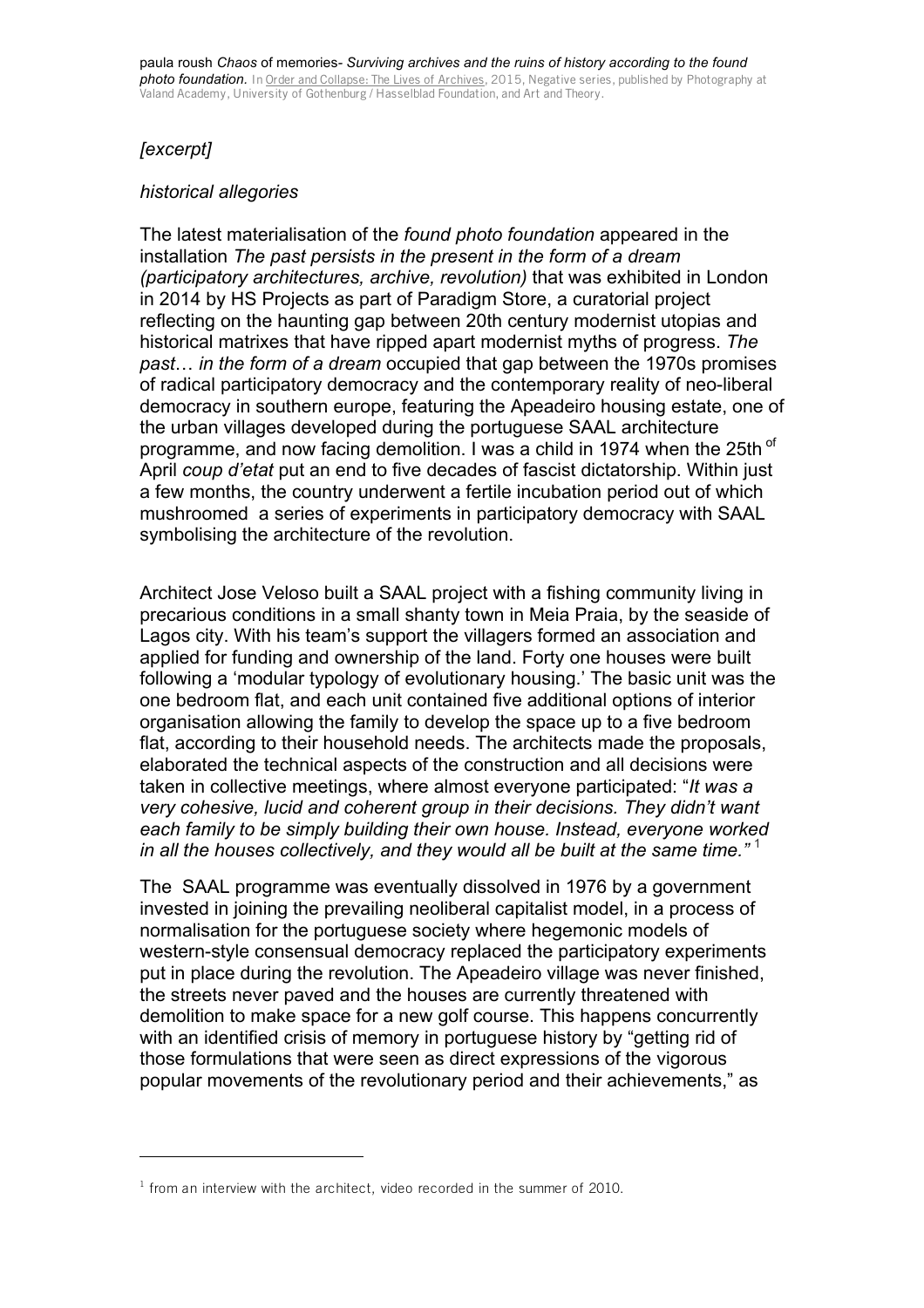Santos and Nunes write<sup>2</sup> and that explains the institutionalisation of a 'selective' historical amnesia.

## *aesthetic of ruins*

It is this complex crisis of memory that I attempted to work in the form of another experimental archive, an installation that mixed found photographs with my own photography. In my first field trip to the village, in 2010, I photographed the forty one houses like Ed Ruscha would have photographed every building on the Sunset Strip, $3$  or the twenty six gasoline stations on Route 66. 4 I created a visually efficient typology, and tactics of 'typologisation' are frequent in many other spatial photobooks, as pointed by Ian Walker, <sup>5</sup> but it didn't engage the psycho-historical resonances of the site. I carried on with research at the National Library and Archives in Lisbon where I searched for traces of my case study and found the cotton tape used to bundle-up documents. I eventually cut the houses out of their backgrounds, wrapped them around construction bricks, and re-photographed the series. The fragmentation of the image and the archival cotton tape inserted spatiotemporal gaps in the photographs that result in the creation of a historical allegory. Further, the fragmentation and doubling of photographic material in the installation created, in turn, an archive of participatory architecture and an archive of revolution, that is also an archive of ruins and forgetting. The difference between typological and allegorical archival installation might be seen, as explained by Craig Owens, $^6$  in such engagement with the psychological and mythical resonances of the site. This along with other strategies as the *creation of images through reproduction of other images, an attraction to the imperfect, the impermanent, the ruin that stands for process of decay and abandonment, an obsessive gathering, piling up of fragments, involving the spatial, leads to hybridisation and photomontage and a temporal projection of structure as sequence.*

Could *The past*… *in the form of a dream* installation communicate the time of the construction, the time of the photograph and the time of the archive? It appears to function both as a spatial and a time montage that shifts the viewer's perception between utopia, ruins, document and monument. The danger with ethnographic approaches is, according to James Cifford,<sup>7</sup> the distancing of the represented communities in the 'salvage paradigm' that freezes them into a 'present-becoming-past.' This is something I have been

<sup>2</sup> Boaventura de Sousa Santos and João Arriscado Nunes, '"Introduction: Democracy, Participation and Grassroots Movements in Contemporary Portugal," *South European Society and Politics* 9:2 (2004), p.11

<sup>3</sup> Edward Ruscha, *Every Building On the Sunset Strip* (Los Angeles, CA: self-published, 1966)

<sup>4</sup> Edward Ruscha, *Twentysix Gasoline Stations* (Alhambra, CA: The Cuningham Press,1962) 5 For a study see Ian Walker "A kind of 'Huh?': The siting of twentysix gasoline stations (1962)" in *The Photobook: from Talbot to Ruscha and Beyond,* eds. Patrizia di Bello, Colette Wilson & Shamoon Zamir (London/New York: I.B. Tauris 2012) 111 – 128.

 $6$  As exemplified in the site-specific work of Roberth Smithson and archival accumulations of Hanne Darboven. See Craig Owens, "The Allegorical Impulse- Toward A Theory of Postmodernism, October 12 (Spring, 1980), 71.

<sup>7</sup> James Cifford, "On Ethnographic Allegory," cited in Catherine Russell, *Experimental ethnography* – *The work of film in the age of video*, 5.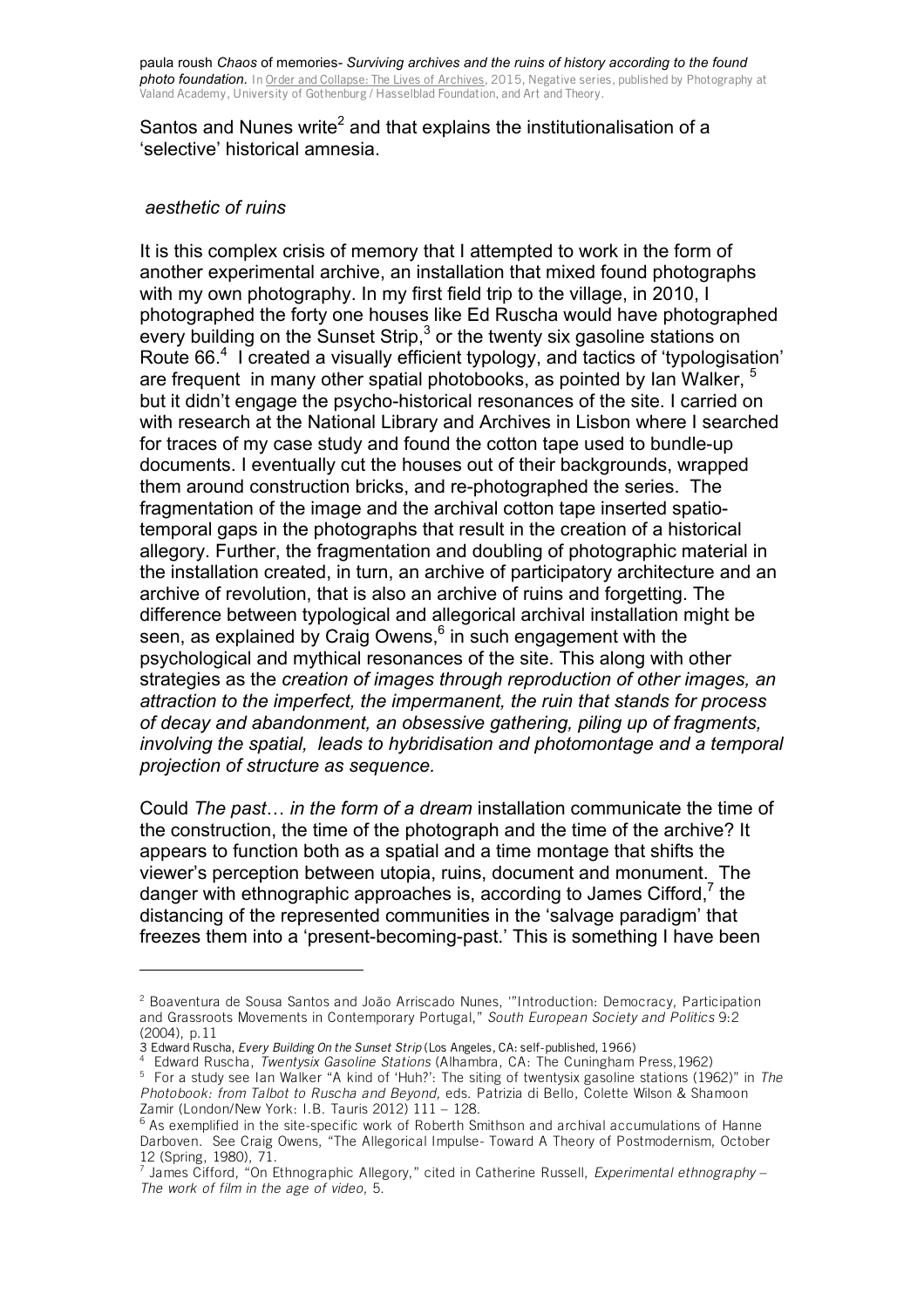paula roush *Chaos* of memories*- Surviving archives and the ruins of history according to the found photo foundation.* In Order and Collapse: The Lives of Archives, 2015, Negative series, published by Photography at Valand Academy, University of Gothenburg / Hasselblad Foundation, and Art and Theory.

very wary of, threading my way between documentary and experimental autoethnography. However, the allegorical structure of double representation, in which the ethnographing of the culture is recognised and made visible through photography's reflexivity, complemented by the inclusion of other voices, transforms such ethnographic practices. Catherine Russell also sees this happening in the use of allegory to appropriate utopian desires, as in Walter Benjamin's radical theory of memory. In her reading of Benjamin's work, his study of the Paris arcades suggests that *the past persists in the present in the form of a dream*, often commodified as a wish image; this conception of the past is captured in the shifting temporalities of the reproduced and archived photography and became the title *The past persists in the present in the form of a dream (participatory architectures, archive, revolution),* for both a newspaper <sup>8</sup> and installation.

In the installation, one of the sculptural clusters looks like a disordered construction site, a visual memory from my first visit to the village, where I saw the poetic debris of everyday life, let out and about in the streets… A wooden frame placed over a shabby linoleum strip evokes both the front of a house and a large light-box, with fluorescent light illuminating a quasitransparent instance of the brick-house. Moving to the side, there is a defaced nightstand, placed over trestles, as if waiting repair. Hanging from its open door is a double spread from the photo newspaper, with a different brick-house. Other assemblages show construction materials and photo reproductions leaning against it, a homage to the DIY skills of the villagers, that glean iconic trash of late capitalism to repair the deteriorating housing estate. This creolisation, the hybridised appropriation of the globalised culture in a localised vocabulary of forms creates odd juxtapositions, for example, of brick chimneys with macdonalds's logos. Is this a TAZ, a temporary autonomous zone? $9^9$  A pirates' encampment that resists state control? Like a rhizome, the TAZ is a node reconfiguring itself in order to enact hit and run resistances. Otherwise how to rethink today SAAL's ideas on social emancipation?

## Surviving archives

 

It is crucial to note here that there is no official archive of the housing estate: a main gap in the residents' archives is the absence of the official documents that would grant them ownership of the land and houses. In this absence, their position is extremely vulnerable and the creation of such archive appears as a matter of urgency. The inclusion of three large studio trestle tables to display the records of the SAAL architecture along vernacular and personal archives is an act of reparative justice as well as a direct result of the centrality of the *fpfoundation* in my studio practice. The collection of found material has a very a mobile configuration "in transit and in translation"

<sup>8</sup> paula roush, *The past persists in the present in the form of a dream (participatory architectures, archive, revolution)* (London: msdm publications, 2012); first exhibited during the Brighton Photo Biennial 12 Photobook, October – November 2012 and Brighton Photo Fringe, Phoenix Brighton, November 2012

<sup>&</sup>lt;sup>9</sup> Hakim Bey, T. A. Z. The Temporary Autonomous Zone, Ontological Anarchy, Poetic Terrorism.(Brooklyn, NY: Autonomedia, 1985).See http://hermetic.com/bey/taz3.html#labelTAZ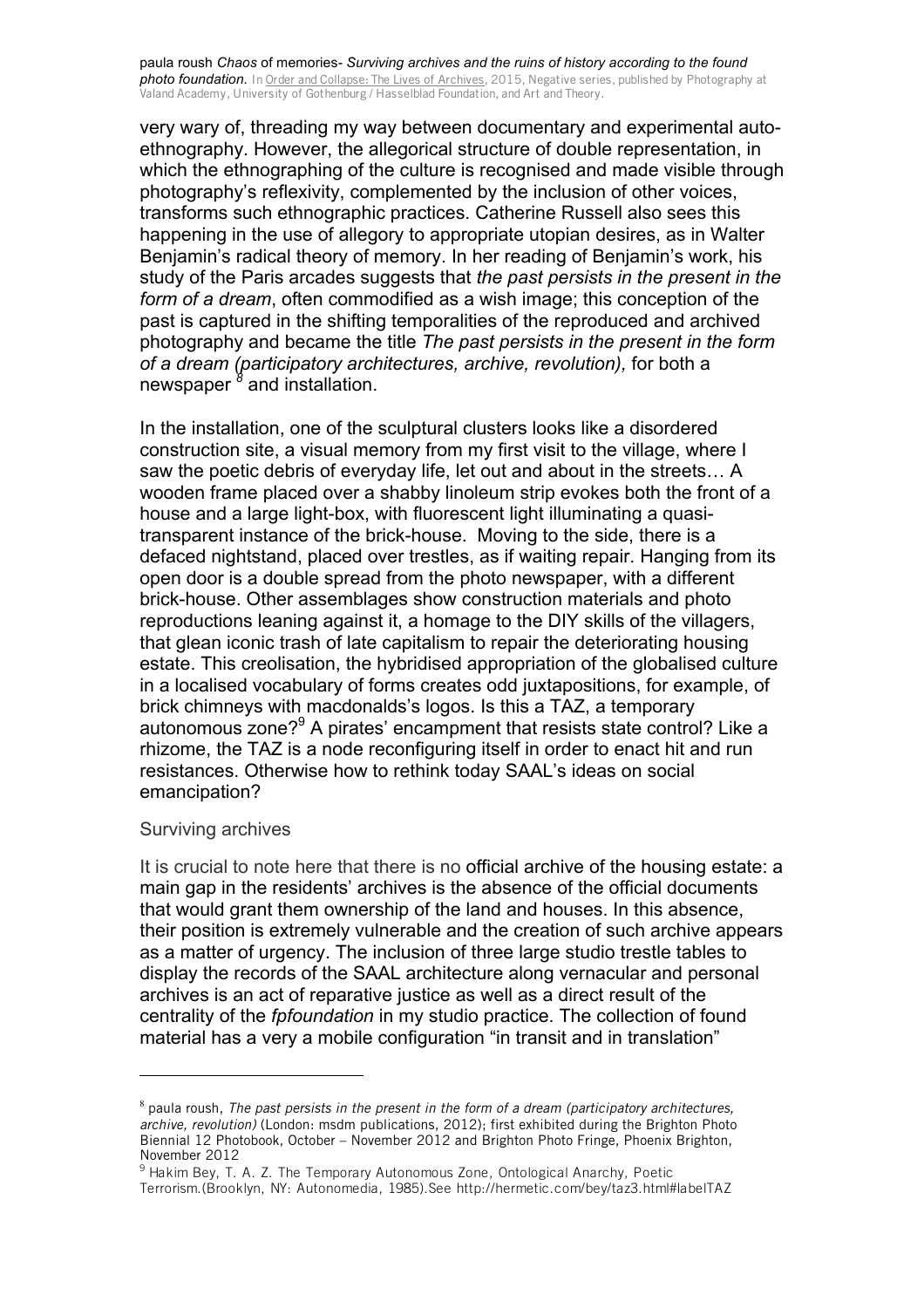paula roush *Chaos* of memories*- Surviving archives and the ruins of history according to the found photo foundation.* In Order and Collapse: The Lives of Archives, 2015, Negative series, published by Photography at Valand Academy, University of Gothenburg / Hasselblad Foundation, and Art and Theory.

moving like Marianne Hirsch and Diana Taylor suggest happens with temporary archival forms, away from "understandings of archives as stable repositories." <sup>10</sup> Crucially, like the artists' studios analysed by Jenny Sjöholm  $11$  my studio can be seen as an experimental archive in itself, with all types of collected objects being taken out and incorporated into installations set-ups, silkscreen prints, photobookzines and other practices that translate the contents of the storage boxes into new patterns that further loose its connection to its original site of production. Thus, not surprisingly, it is frequently impossible to identify the provenance of the photographs on display in any of my installations.

The inclusion of found state photo albums from the fascistic government, alongside Jose Veloso's architectural archive and with the villagers' personal archives in the tables query the weight of the archive to legitimise and or destabilise power positions. In the reproductions of the villagers' photos they appear in their homes, surrounded by their collections of images and artefacts, as collectors and archivists in their own right, aware that in spite of this ordering, they lack the documents that prove their citizenship. Their staging for the camera of their personal archives reveals politically and aesthetically astute use of images, where evidence of citizen's life is a plea for human rights. These archives of the private sphere show how politicised is the figure of the dispossessed. The image of the villagers as activists can only be complete with the memories of the films and songs that evidence their life in the public sphere, since life in the village has been wrapped up with the codes of ethno-documentary representation and the politics of image since its inception in the 1970s.

As part of the installation, I included a video archive that deals with the village in two different periods. The film *Continuar a Viver -Living On* (1976) was directed by Antonio Cunha Telles when the filmmaker joined the construction team in 1975. Since 1968 European militant cinema had been filming the working class struggle. *Living On* is both an ethnographic work and a piece of militant cinema, a politicised documentary of direct cinema, with no leading actors, rather the working class takes stage as the main character. Here, the protagonist is the fishing community performing for the camera as citizens exerting their right to the city, building their own houses collectively and assuming the control over their means of production by establishing a fishing cooperative.

The other video archive moment is a contemporary *Youtube* playlist of thirty cover versions of the song *Indios da Meia Praia (1976).* When the protest singer Zeca Afonso (1929 – 1987) wrote the soundtrack for the film he called it *Indios da Meia Praia* (*Indigenous of the Meia Beach*) as the Lagos city population called the villagers, a derogatory term that implied both foreigner and subaltern positions. The song appropriates the term to claim an anti-

<sup>10</sup> Marianne Hirsch and Diana Taylor, The Archive in Transit, In *On the subject of archives*. See http://hemisphericinstitute.org/hemi/en/e-misferica-91/hirschtaylor

 $^{11}$  Jenny Sjöholm, "The Art Studio As Archive: Tracing The Geography of Artistic Potentiality, Progress and Production," Cultural Geographies 21(3, 2014), 505– 514.